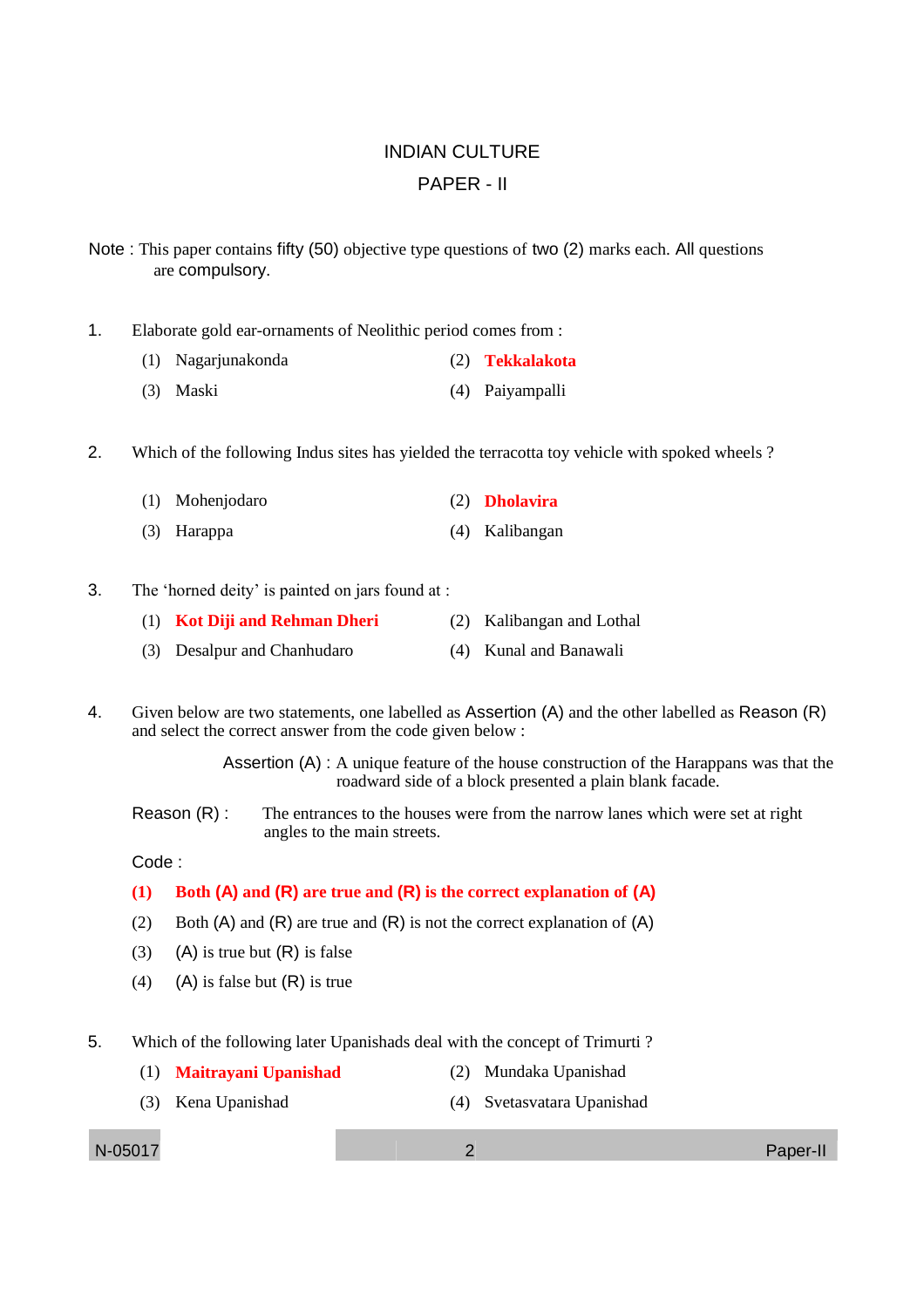6. According to the Periplus and Maduraikkanji Sangam work, a pearl fishery was located at :

|  | (1) Arikamedu |  | $(2)$ Korkai |
|--|---------------|--|--------------|
|--|---------------|--|--------------|

(3) Kaveripattinam (4) Muziris

7. The Sunyavada teachings of Nagarjuna are said to have influenced a prominent philosophy of the Hinduism :

- (1) **Advaita of Sankara** (2) Dvaita of Madhva
- (3) Suddhadvaita of Vallabha (4) Visishtadvaita of Ramanuja
- 8. Which of the following is not correct about the Ashokan pillars ?
	- (1) Inverted lotus appears at the top of the shaft.
	- (2) The shaft is smooth and round tapering with polish.
	- **(3) The pillars stand on the bases either rectangular or circular.**
	- (4) The pillars have capitals with abacus and independent animals carved in the round.

9. What was the symbol associated with the Tirthankara Ajitanatha ? (1) Bull (2) **Elephant** (3) Horse (4) Swastika

10. That both Gautama Buddha and Mahavira were contempories is known from : (1) **Vinayapitaka** (2) Isibhasiam (3) Divyavadana (4) Acharanga Sutta

11. Which one of the following Major Rock Edicts of Ashoka prohibits the killing of animals in the Royal kitchen ?

**(1) I** (2) IV (3) VI (4) VII

12. The earliest inscriptional reference to Vasudeva is found in the :

- (1) Junagarh Rock inscription (2) Aihole inscription
- (3) Allahabad pillar inscription (4) **Besnagar pillar inscription**
- 13. The river goddess Ganga is represented on a Gupta gold coin type of :
	- (1) Samudragupta (2) Chandragupta II
	- (3) **Kumaragupta I** (4) Skandagupta

N-05017 4 Paper-II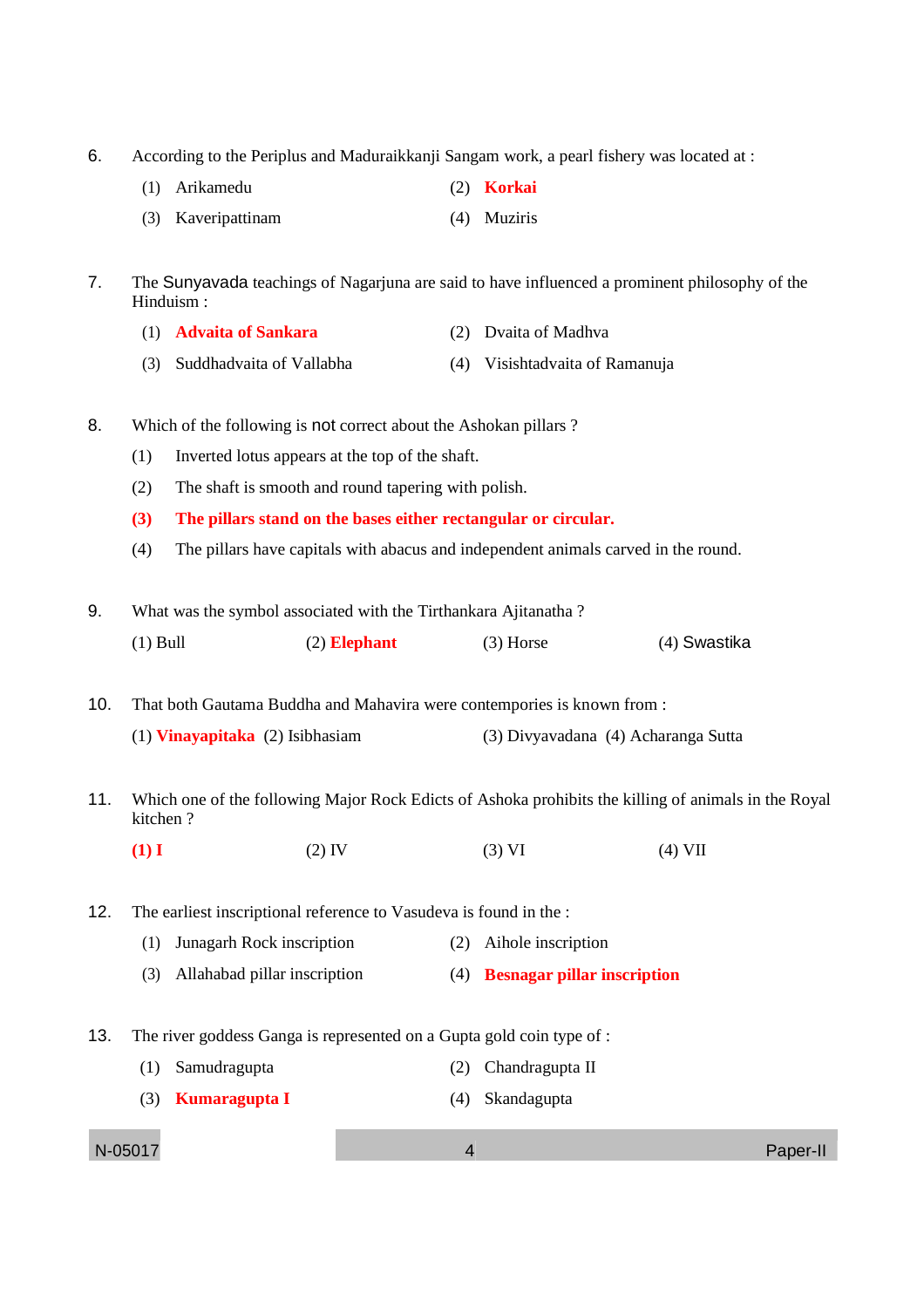|     | Amaravati stupa                                                                                   |               |                             |                        |                                                                   |       |                       |           |                                                |                   |
|-----|---------------------------------------------------------------------------------------------------|---------------|-----------------------------|------------------------|-------------------------------------------------------------------|-------|-----------------------|-----------|------------------------------------------------|-------------------|
|     | (1)<br>(3)                                                                                        |               |                             | Nagarjunakonda stupa   |                                                                   |       | (2)<br>(4)            |           | <b>Bhattiprolu stupa</b><br>Jaggayyapeta stupa |                   |
|     |                                                                                                   |               |                             |                        |                                                                   |       |                       |           |                                                |                   |
| 15. | The Sikhara of the Draupadi ratha at Mahabalipuram is in the style of :                           |               |                             |                        |                                                                   |       |                       |           |                                                |                   |
|     |                                                                                                   | $(1)$ a hut   |                             |                        |                                                                   |       | (2)                   |           | Dravida temples                                |                   |
|     | (3)                                                                                               |               | Nagara temples              |                        |                                                                   |       | (4)                   | Flat top  |                                                |                   |
| 16. | Which of the following kings is known to have performed four Asvamedha sacrifices?                |               |                             |                        |                                                                   |       |                       |           |                                                |                   |
|     | (1)                                                                                               |               |                             |                        | Sunga king Pushyamitra                                            |       | (2)                   |           | Gupta king Kumaragupta I                       |                   |
|     |                                                                                                   |               |                             |                        | (3) Vakataka king Pravarasena I                                   |       | (4)                   |           | Chalukya king Pulakesin I                      |                   |
|     |                                                                                                   |               |                             |                        |                                                                   |       |                       |           |                                                |                   |
| 17. | Match List - I with List - II and select the correct answer from the code given below the lists : |               |                             |                        |                                                                   |       |                       |           |                                                |                   |
|     |                                                                                                   |               | List - I                    |                        |                                                                   |       |                       | List - II |                                                |                   |
|     | (a)                                                                                               | Brahmagupta   |                             |                        |                                                                   | (i)   | <b>Brihat Samhita</b> |           |                                                |                   |
|     | (b)                                                                                               |               | Varahamihira                |                        |                                                                   | (ii)  | Hastyayurveda         |           |                                                |                   |
|     | (c)                                                                                               | Bhaskara      |                             |                        |                                                                   | (iii) | Khanda Khadyaka       |           |                                                |                   |
|     | (d)                                                                                               |               | Palakapya                   |                        |                                                                   | (iv)  | Siddhanta Siromani    |           |                                                |                   |
|     | Code:                                                                                             |               |                             |                        |                                                                   |       |                       |           |                                                |                   |
|     |                                                                                                   | (a)           |                             | $(b)$ $(c)$ $(d)$      |                                                                   |       |                       |           |                                                |                   |
|     | (1)                                                                                               | (i)           | (iii)                       | (ii)                   | (iv)                                                              |       |                       |           |                                                |                   |
|     | (2)                                                                                               | (iii)         | (i)                         | (iv)                   | (ii)                                                              |       |                       |           |                                                |                   |
|     | (3)                                                                                               | (iv)          | (i)                         | (iii)                  | (ii)                                                              |       |                       |           |                                                |                   |
|     | (4)                                                                                               |               | $(ii)$ $(iii)$ $(iv)$ $(i)$ |                        |                                                                   |       |                       |           |                                                |                   |
| 18. |                                                                                                   |               |                             |                        | Whose coins represent the two-masted type ship?                   |       |                       |           |                                                |                   |
|     | (a)                                                                                               |               |                             | Gautamiputra Satakarni |                                                                   |       |                       | (b)       | Yajnasri Satakarni                             |                   |
|     | (c)                                                                                               |               |                             | Vasishtiputra Pulamayi |                                                                   |       |                       | (d)       | Sri Satakarni                                  |                   |
|     | Code:                                                                                             |               |                             |                        |                                                                   |       |                       |           |                                                |                   |
|     | (1)                                                                                               |               | (b) and $\bigcup$ (c)       |                        | $(2)$ (a) and $\bigcup$ (b)                                       |       |                       | (3)       | (c) and $\bigcup$ (d)                          | $(4)$ (a) and (c) |
| 19. |                                                                                                   |               |                             |                        | Which school of art used schist stone as material for sculptures? |       |                       |           |                                                |                   |
|     |                                                                                                   | (1) Amaravati |                             |                        | (2) Gandhara                                                      |       |                       |           | (3) Mathura                                    | (4) Saranath      |
|     |                                                                                                   |               |                             |                        |                                                                   |       |                       |           |                                                |                   |

14. Which of the following stupa in Andhra Pradesh is enshrining the mortal remains of the Buddha ?

| N-05017 |  | Paper-II |
|---------|--|----------|
|---------|--|----------|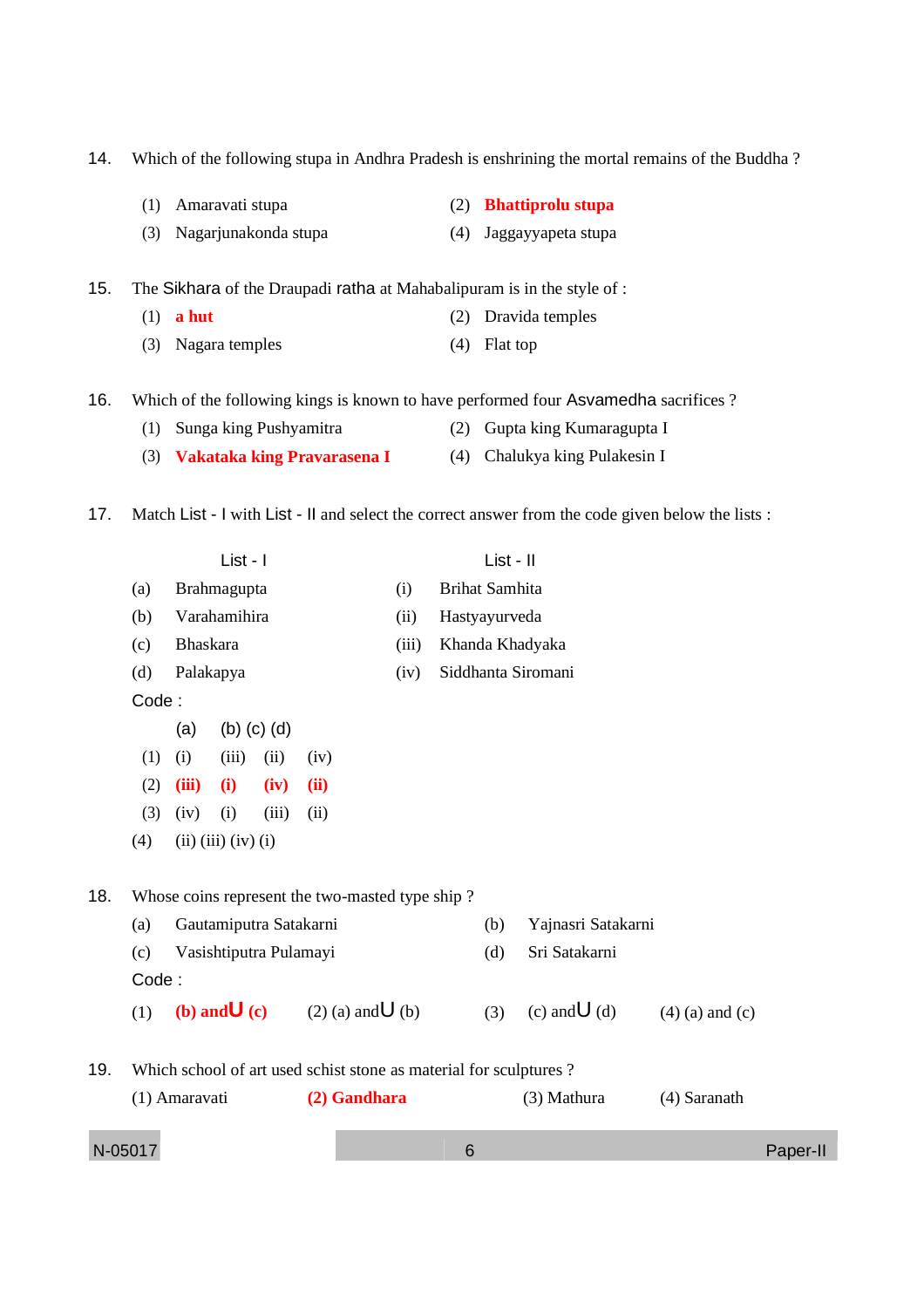## 20. Match List - I with List - II lists and select the correct answer from the code given below the :

| c<br>۰,<br>× |  |
|--------------|--|
|--------------|--|

(Pallava Temples)

- (a) Mahendra group
- (b) Narasimha group
- (c) Rajasimha group
- (d) Nandivarman group
- Code :
	- (a) (b) (c) (d)
	- (1) **(iii) (iv) (i) (ii)**  $(2)$   $(iv)$   $(i)$   $(ii)$   $(iii)$
	- (3) (i) (ii) (iv) (iii)
- (4) (iii) (iii) (iv) (i)

List - II

(Examples)

- (i) Kailasanatha temple at Kanchi
- (ii) Muktesvara temple at Kanchi
- (iii) Rock-cut temples at Bhairavakonda
- (iv) Monolithic temples at Mahabalipuram

21. Match List - I with List - II lists and select the correct answer from the code given below the :

|     |       | List - I        |      |       |                                          |       | List - II           |
|-----|-------|-----------------|------|-------|------------------------------------------|-------|---------------------|
|     |       | (Term)          |      |       |                                          |       | (Meaning)           |
|     | (a)   | <b>Bargah</b>   |      |       |                                          | (i)   | Hospice             |
|     | (b)   | <b>Birka</b>    |      |       |                                          | (ii)  | Court               |
|     | (c)   | Matbakh         |      |       |                                          | (iii) | Kitchen             |
|     | (d)   | <b>Khang</b> Ah |      |       |                                          | (iv)  | Covered water tanks |
|     | Code: |                 |      |       |                                          |       |                     |
|     |       | (a)             | (b)  | (c)   | (d)                                      |       |                     |
|     | (1)   | (i)             | (ii) | (iii) | (iv)                                     |       |                     |
|     | (2)   | (iv)            | (ii) | (i)   | (iii)                                    |       |                     |
|     | (3)   | (ii)            | (iv) | (iii) | (i)                                      |       |                     |
|     | (4)   | (iii)           | (ii) | (iv)  | (i)                                      |       |                     |
|     |       |                 |      |       |                                          |       |                     |
| 22. |       |                 |      |       | Teachings of Lalla Ded represented the : |       |                     |

- -

(1) Suhrawardi silsilah (2) **Advaita Shaivism**

(3) Budhism (4) Vaishnavism

N-05017 8 Paper-II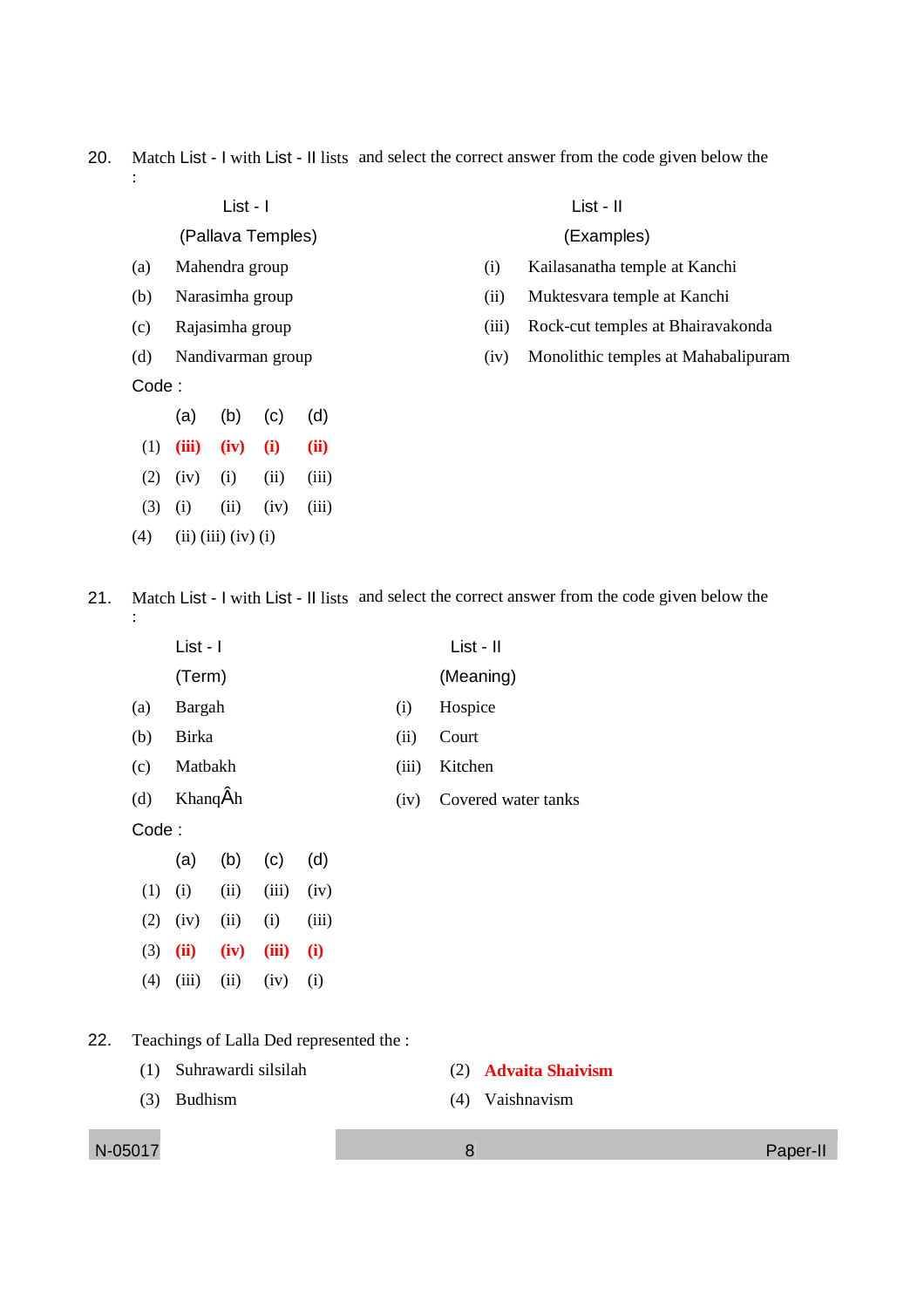- 23. What is/are true about the Alvars?
	- (a) Alvar hymns in Tamil were composed in honour of God Vishnu and his incarnations, Rama and Krishna
	- (b) Tirumurai is the sacred literature of the Alvar in Tamil
	- (c) Andal, a female Alvar, lyrically depicted life of Krishna in her hymns

Select the correct answer from the code given below :

- (1) (a) and (b) (2) (b) and (c) (3) (b) only **(4) (a) and (c)**
- 24. Given below are two statements, one labelled as Assertion (A) and the other labelled as Reason (R) and select your answer from the code given below :

Assertion (A) : Amir Khusrau was a sufi and a devoted disciple of Hazrat Nizamuddin Aulia, who was well known for his fondness for music. He had very high notions about the attainments of the Indians, including their incomparable skill in music.

Reason (R) : Among the many points of superiority, enumerated by him in his Masnawi, Nuh Sipahr which the Indians enjoyed over the people of rest of the world, one was music.

Code :

## **(1) Both (A) and (R) are true and (R) is the correct explanation of (A)**

- (2) Both (A) and (R) are true but  $(R)$  is not the correct explanation of  $(A)$
- $(3)$  (A) is true,  $(R)$  is false
- (4) (A) is false,  $(R)$  is true

25. The famous musician Baiju Baora resided in the courts of :

- **(1) Man Singh Tomar and Bahadur Shah Gujarati**
- (2) Muzaffar Shah and Hushang Shah
- (3) Mahmud Khalji and Mahmud Gavan
- (4) Ali Adil Shah and Husain Nizam Shah

26. Who was the composer of Panduranga Mahatmya, biography of the saints of Pandharpur ?

(1) Moropant (2) Jyotipant (3) Tukaram **(4) Mahipati**

- 27. When Babur came to India he carried with him two Timurid architects. Which of the following architects accompanied Babur ?
	- (a) Ustad Mir Mirak Ghiyas (b) Ustad Hamid
	- (c) Ustad Shah Muhammad (d) Ustad Ahmad

Select the correct answer from the code given below :

| $(1)$ (a) and (b) | $(2)$ (b) and (c) | $(3)$ (a) and (c) | $(4)$ (a) and (d) |
|-------------------|-------------------|-------------------|-------------------|
|                   |                   |                   |                   |

N-05017 10 Paper-II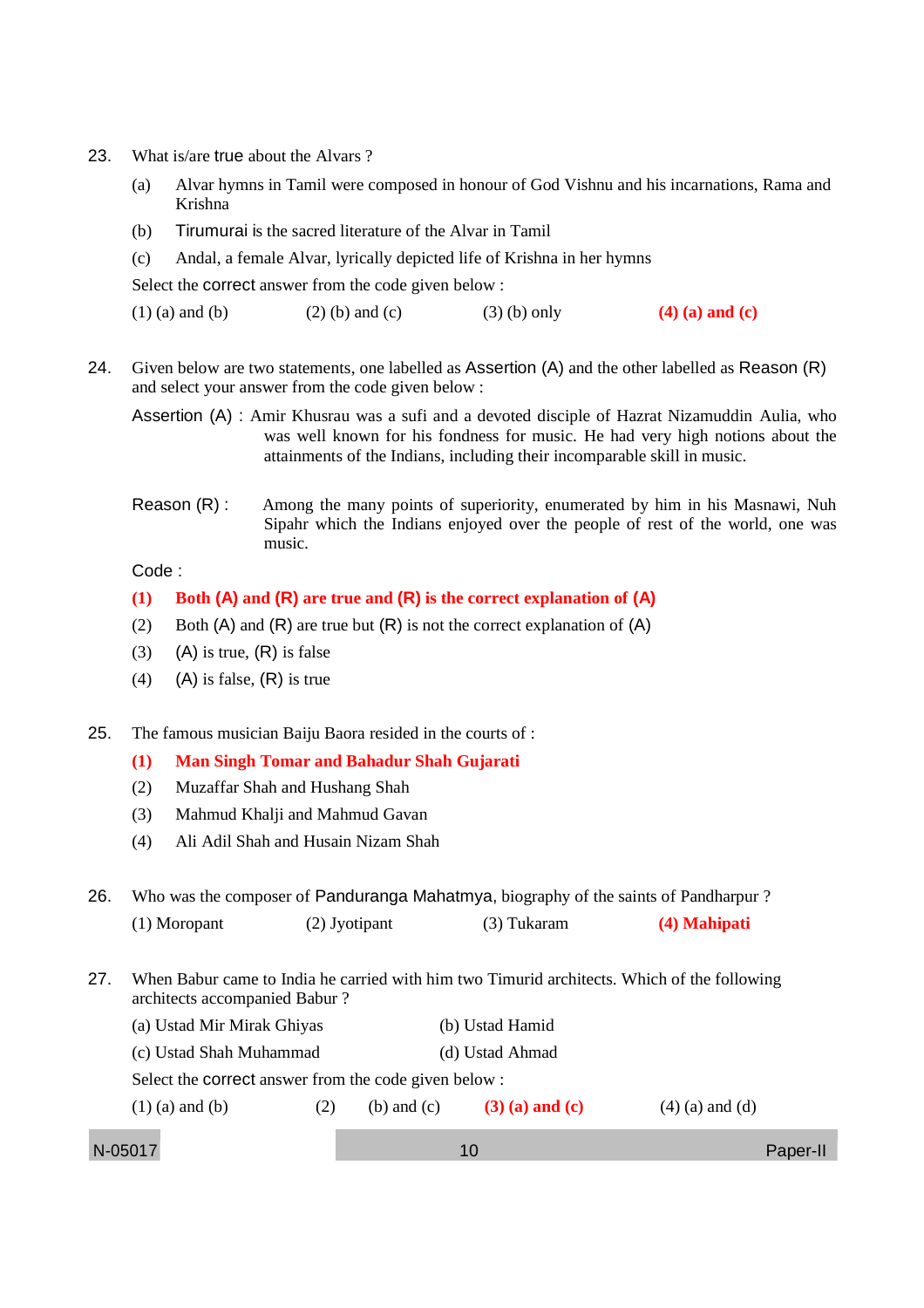28. Which of the Kashmiri calligraphist of the Chak period, entered the service of Akbar, upon whom emperor conferred the title of Zarrin Qalam (Gold-pen ) ?

| (1) Baqi Muhammad |  | (2) Mir Abdullah |
|-------------------|--|------------------|
|-------------------|--|------------------|

(3) Muhammad Al-Hajji (4) **Muhammad Husain**

29. Match List - I with List - II and select the correct answer from the code given below the lists :

|       | List - I      |       | List - II              |
|-------|---------------|-------|------------------------|
|       | (Sikh Guru)   |       | (Centre of Activities) |
| (a)   | Guru Nanak    | (1)   | Ramdaspur              |
| (b)   | Guru Angad    | (iii) | Goindwal               |
| (c)   | Guru Amar Das | (111) | Kartarpur              |
| (d)   | Guru Ram Das  | (iv)  | Khadur                 |
| Code: |               |       |                        |

- (a) (b) (c) (d)
- $(1)$   $(iv)$   $(iii)$   $(i)$   $(ii)$ (2) **(iii) (iv) (ii) (i)**
- $(3)$   $(ii)$   $(iv)$   $(i)$   $(iii)$
- (4) (iv) (i) (ii) (iii)

30. Given below are two statements, one labelled as Assertion (A) and the other as Reason (R) :

Assertion (A) : In Akbar's period the roadside rest houses were known as chaukis and functioned as dak or postal chaukis cum state run inns for travellers.

Reason (R) : By the 17<sup>TH</sup> century there was a clear cut demarcation between dak chaukis and caravan sarais.

In the light of the above two statements, which of the following is correct ?

- (1) Both  $(A)$  and  $(R)$  are true and  $(R)$  is the correct explanation of  $(A)$
- **(2) Both (A) and (R) are true, but (R) is not the correct explanation of (A)**
- (3) (A) is true but  $(R)$  is false
- (4) (A) is false but  $(R)$  is true
- 31. The title of 'Mirza' was given by the Mughal emperors to :
	- (1) The Chiefs of Jodhpur (2) The Chiefs of Jaisalmer
	- (3) **The Chiefs of Amber** (4) The Chiefs of Udaipur

N-05017 12 Paper-II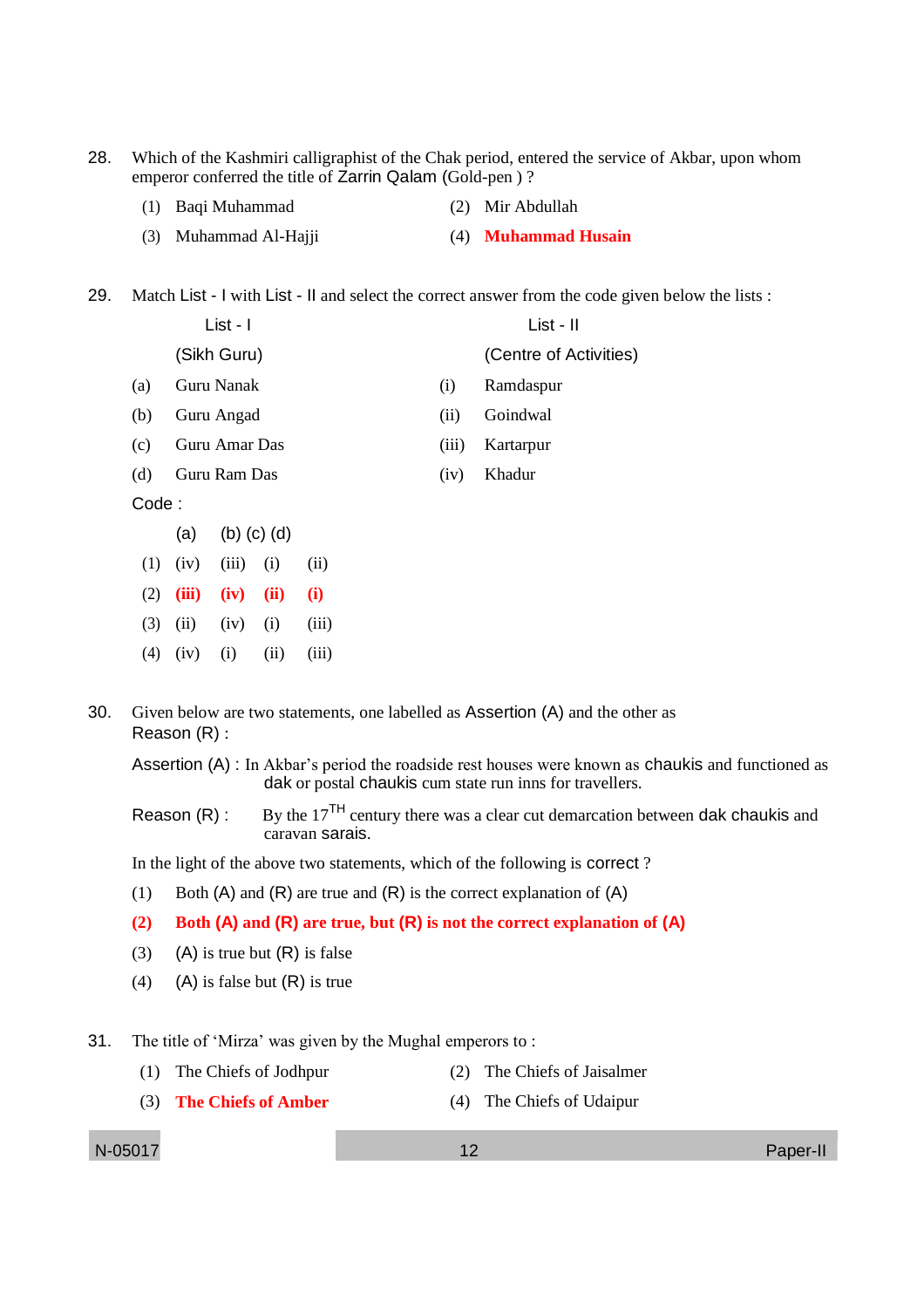32. Given below are two statements, one labelled as Assertion (A) and the other labelled as Reason (R) and select your correct answer from the code given below :

Assertion (A) : To emphasize that the Guru combined both spiritual and worldly leadership in his person, Guru Arjan began to live in an aristocratic style .

Reason  $(R)$ : He also started a system of collecting offerings from the Sikhs at the rate of onefourth of their income .

Code :

- (1) Both  $(A)$  and  $(R)$  are true and  $(R)$  is the correct explanation of  $(A)$
- (2) Both (A) and (R) are true, but (R) is not the correct explanation of (A)
- **(3) (A) is true, (R) is false**
- (4) (A) is false,  $(R)$  is true
- 33. Who among the following translated Bhaskaracharya's work Lilavati into Persian during Akbar's reign ?

|  | $(1)$ Faizi |  | (2) Fathullah Shirazi |
|--|-------------|--|-----------------------|
|--|-------------|--|-----------------------|

- (3) Badaoni (4) Shaikh Mubarak
- 34. Which of the following European traveller remarks that as against one widow who committed sati there were 'even hundreds or thousands' of widows who did not kill themselves and lived without any reproach from their castes ?
	- (1) Father Monserrate (2) **Pelsaert**
	- (3) Bernier (4) Manucci
- 35. Identify the following ruler of south :

'He banned the use of liquor. He forbade prostitution, stopped polyandry in Malabar and made it obligatory for all women to cover their bodies properly, for in some parts of Malabar women did not cover their bodies above the waist' .

- (1) Haider Ali (2) Krishnaraja Wadiyar
- (3) **Tipu Sultan** (4) Bukka I
- 36. Match List I with List II and select the correct answer from the code given below :

|       |     | List - I             |       |       | List - II         |
|-------|-----|----------------------|-------|-------|-------------------|
|       |     | (Persons)            |       |       | (Institutions)    |
| (a)   |     | William Carey        |       | (1)   | Church mission    |
| (b)   |     | <b>Charles Grant</b> |       | (i)   | Scottish mission  |
| (c)   |     | Alexander Duff       |       | (iii) | Serampore mission |
| (d)   |     | N.V. Tilak           |       | (1V)  | American mission  |
| Code: |     |                      |       |       |                   |
|       | (a) | $(b)$ $(c)$ $(d)$    |       |       |                   |
|       | (i) | (iv)<br>(ii)         | (iii) |       |                   |

- (2) **(iii) (i) (ii) (iv)**
- $(3)$   $(ii)$   $(iv)$   $(i)$   $(iii)$
- $(4)$   $(iv)$  (i) (iii) (ii)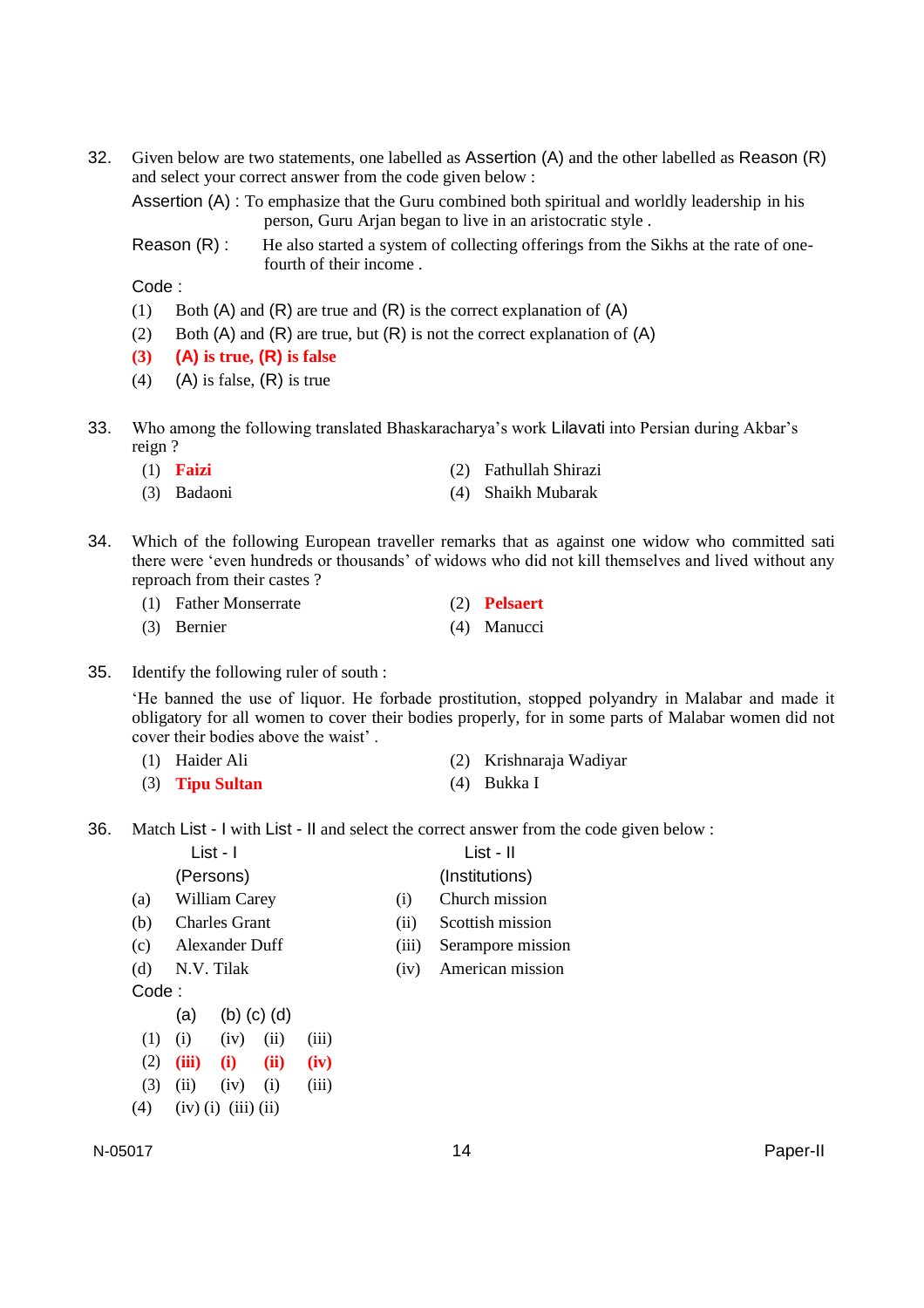- 37. Chronologically arrange the following printing presses and select the correct answer regarding the year of their establishment from the code given below :
	- (a) Serampore Mission Press
	- (b) Hindustanee Press established by Gilchrist and Hunter
	- (c) Persian Press established by Mathew and Lumsden
	- (d) Sanskrit Press established by T.E. Colebrooke

Code :

(1) (c), (a), (d), (b) **(2) (a), (b), (c),** (d) (3) (c), (a), (b), (d) (4) (b), (d), (a), (c)

38. Given below are two statements, one labelled as Assertion (A) and the other labelled as Reason (R) and select the correct answer from the code given below :

Assertion (A) : The introduction of English education broke the barrier which had hither to effectively shut India from the western world.

Reason  $(R)$ : The western education gave birth to a critical attitude towards religion and a spirit of inquiry into the origins of state and society.

Code :

- **(1) Both (A) and (R) are true and (R) is the correct explanation of (A)**
- (2) Both  $(A)$  and  $(R)$  are true, but  $(R)$  is not the correct explanation of  $(A)$
- (3) (A) is true, but  $(R)$  is false
- (4) (A) is false but  $(R)$  is true
- 39. Chronologically arrange the following institutions in the order of their year of foundation, and select the correct answer from the code given below :
	- (a) The Radha Soami Satsang (b) The Lingayat Education Society
	- (c) The Dar-al-ulumat Deoband (d) The Nawat-al-ulama

Code :

- (1) **(a), (c), (b), (d) (2) (c), (b), (a), (d)** (3) (c), (d), (a), (b) (4) (b), (a), (d), (c)
- 
- 40. Which one of the following organizations Dr. B.R. Ambedkar did not establish ?
	- (1) The Independent Labour Party (2) **The Peasants and Worker's Party**
	- (3) The Scheduled Caste Federation (4) The Republican Party
- 41. Who started the newspaper Bande Mataram with the motto : 'India for the Indians' ?
	- (1) Surendranath Banerjea (2) Aurobindo Ghosh
	- (3) Barindranath Ghosh (4) **Bipin Chandra Pal**

N-05017 16 Paper-II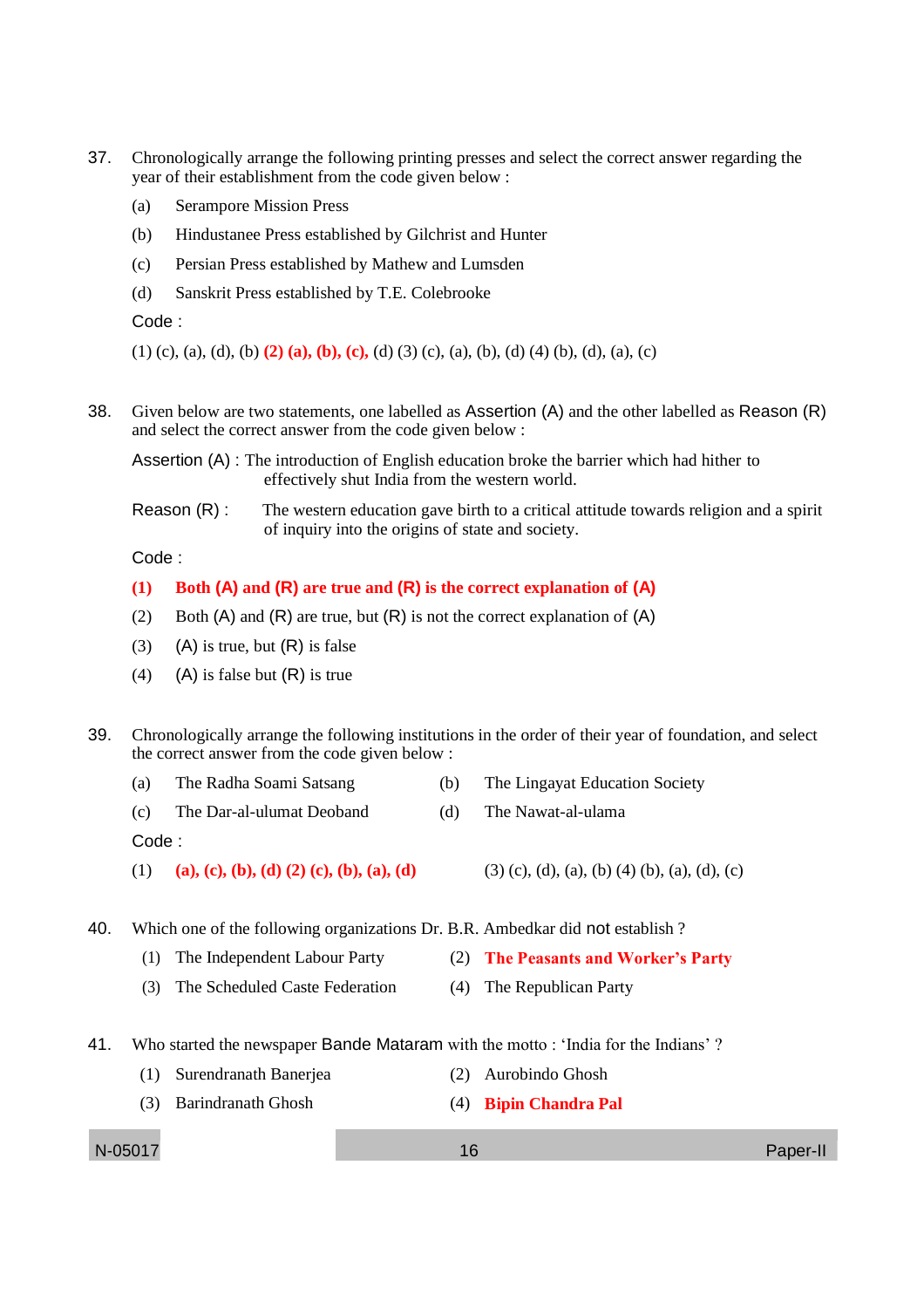- 42. Which social reformer was the first to write an analysis of untouchability in India, entitled Bharatiya Ashprushyatecha Prashna, in 1908 ?
	- (1) Mahadev Govind Ranade (2) Sri Narayan Guru
	- (3) **Vitthal Ramji Shinde** (4) Narayan Ganesh Chandavarkar

43. Match List - I with List - II and select the correct answer from the code given below :

|       | $List - I$              |       | List - II                            |
|-------|-------------------------|-------|--------------------------------------|
|       | (Authors)               |       | (Their works)                        |
| (a)   | James Burgess           | (i)   | <b>Collection of Konkan Folklore</b> |
| (b)   | <b>Richard Burton</b>   | (iii) | History of the Marathas              |
| (c)   | <b>James Grant Duff</b> | (iii) | <b>Translated Kamasutra</b>          |
| (d)   | A.T.M. Jackson          | (iv)  | Cave Temples of India                |
| Code: |                         |       |                                      |
|       | (a)<br>(d)<br>(D) (C)   |       |                                      |

- $(1)$   $(ii)$   $(i)$   $(iv)$   $(iii)$
- (2) **(iv) (iii) (ii) (i)**
- (3) (iii) (i) (ii) (iv)
- $(4)$   $(iv)$   $(i)$   $(iii)$   $(ii)$

44. Match List - I with List - II and select the correct answer from the code given below :

| List-I |                             |                   |       |      |  | List-II |                           |  |
|--------|-----------------------------|-------------------|-------|------|--|---------|---------------------------|--|
|        | (Famous Writers)            |                   |       |      |  |         | (The language they wrote) |  |
| (a)    | Girish Chandra Ghosh        |                   |       |      |  | (i)     | Assamese                  |  |
| (b)    | Anandram Dhekial Phukan     |                   |       |      |  | (ii)    | Gujarati                  |  |
| (c)    | Radhakant Ray               |                   |       |      |  | (iii)   | Bengali                   |  |
| (d)    | Govardhanram M. Tripathi    |                   |       |      |  | (iv)    | Oriya                     |  |
| Code:  |                             |                   |       |      |  |         |                           |  |
|        | (a)                         | $(b)$ $(c)$ $(d)$ |       |      |  |         |                           |  |
| (1)    | (iii)                       | (i)               | (iv)  | (ii) |  |         |                           |  |
| (2)    | (i)                         | (ii)              | (iii) | (iv) |  |         |                           |  |
| (3)    | (iii)                       | (iv)              | (ii)  | (i)  |  |         |                           |  |
| (4)    | $(ii)$ $(iii)$ $(iv)$ $(i)$ |                   |       |      |  |         |                           |  |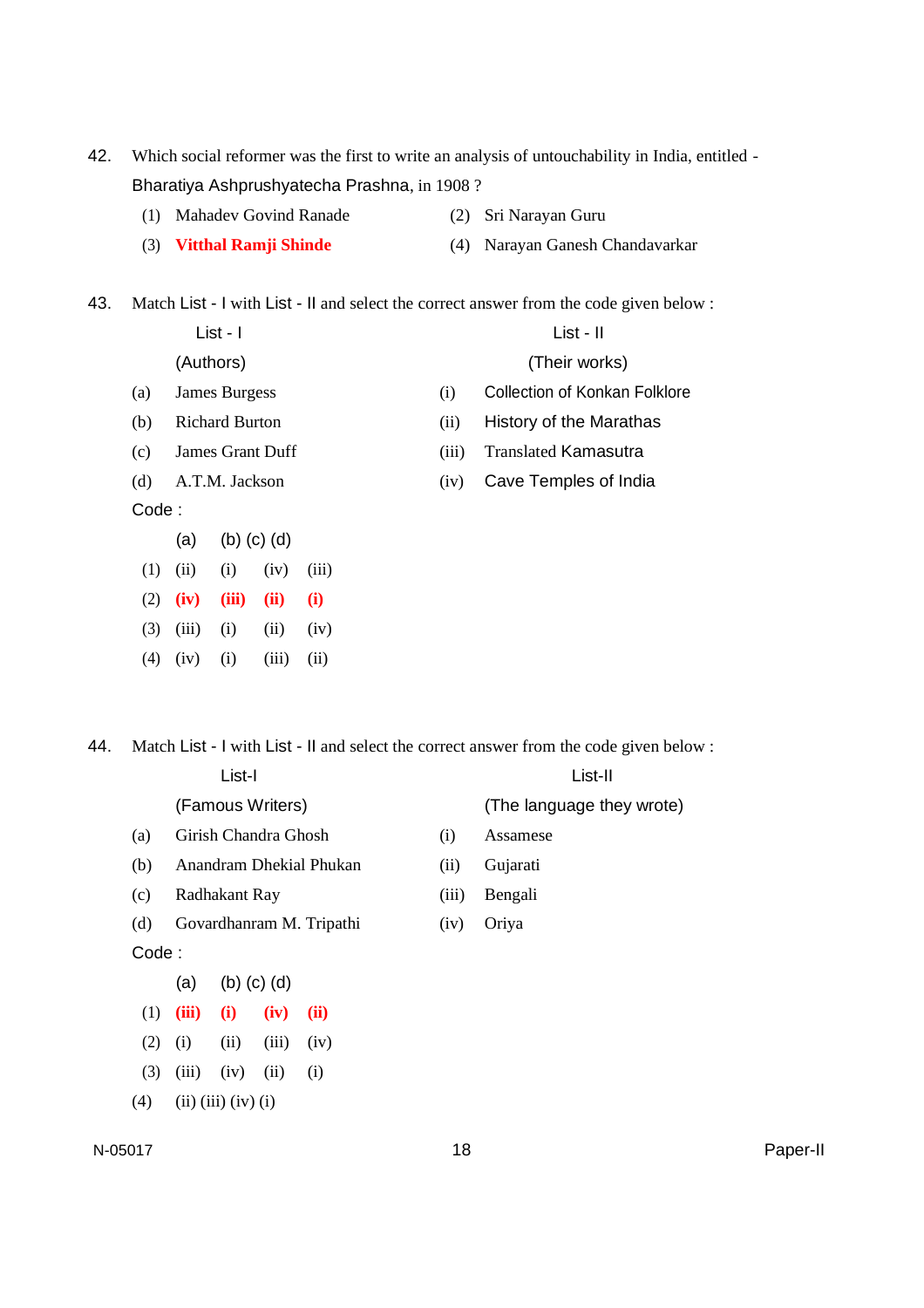45. From among the following pairs which one is not correct ?

(1) Brijoy Krishna Goswami - Devotional Vaishnavism (2) **Pandit Sivanath Sastri - Adi Brahmo Samaj**

(3) Pandit Shivanarayan Agnihotri - Dev Samaj

(4) Swami Shiva Dayal - Radhasoami Satsang

46. Match List - I with List - II and select the correct answer from the code given below :

|       | $List - I$<br>(Popular Titles)              |                       |                   |                               |       | $List - II$<br>(Reformers) |  |  |
|-------|---------------------------------------------|-----------------------|-------------------|-------------------------------|-------|----------------------------|--|--|
|       |                                             |                       |                   |                               |       |                            |  |  |
| (a)   |                                             | 'Lokahitawadi'        |                   |                               |       | M.G. Ranade                |  |  |
| (b)   |                                             |                       |                   | 'The Singing Sword of Kerala' | (ii)  | K. Veereshalingam Pantulu  |  |  |
| (c)   | 'Iswarchandra Vidyasagar of<br>South India' |                       |                   |                               | (iii) | Subramanian Thirumamba     |  |  |
| (d)   |                                             | 'Prince of Graduates' |                   |                               | (iv)  | Gopal Hari Deshmukh        |  |  |
| Code: |                                             |                       |                   |                               |       |                            |  |  |
|       | (a)                                         |                       | $(b)$ $(c)$ $(d)$ |                               |       |                            |  |  |
| (1)   | (iii)                                       | (ii)                  | (iv)              | (i)                           |       |                            |  |  |
| (2)   | (iv)                                        | (iii)                 | (ii)              | (i)                           |       |                            |  |  |
| (3)   | (i)                                         | (ii)                  | (iii)             | (iv)                          |       |                            |  |  |
| (4)   | (i)                                         | (i)                   | (iv)              | (iii)                         |       |                            |  |  |
|       |                                             |                       |                   |                               |       |                            |  |  |

47. Which of the following periodicals is not correctly matched ?

|     | $(1)$ Yugantar          |                          | <b>Rabindranath Tagore</b> |
|-----|-------------------------|--------------------------|----------------------------|
| (2) | Amrita Bazar Patrika    | $\overline{\phantom{a}}$ | Sisir Kumar Ghosh          |
|     | (3) Hindu Patriot       |                          | Girish Chandra Ghosh       |
| (4) | <b>Indian Statesmen</b> |                          | Robert Knight              |

48. Arrange the following commissions in a chronological order :

- (a) Hunter Commission
- (b) Sadler Commission
- (c) Kothari Education Commission
- (d) Raleigh Commission

Select your answer from the code given below :

(1) (a), (b), (d), (c) (2) (b), (d), (a), (c) (3) (d), (a), (c), (b) (4) (a), (d), (b), (c)

N-05017 20 Paper-II